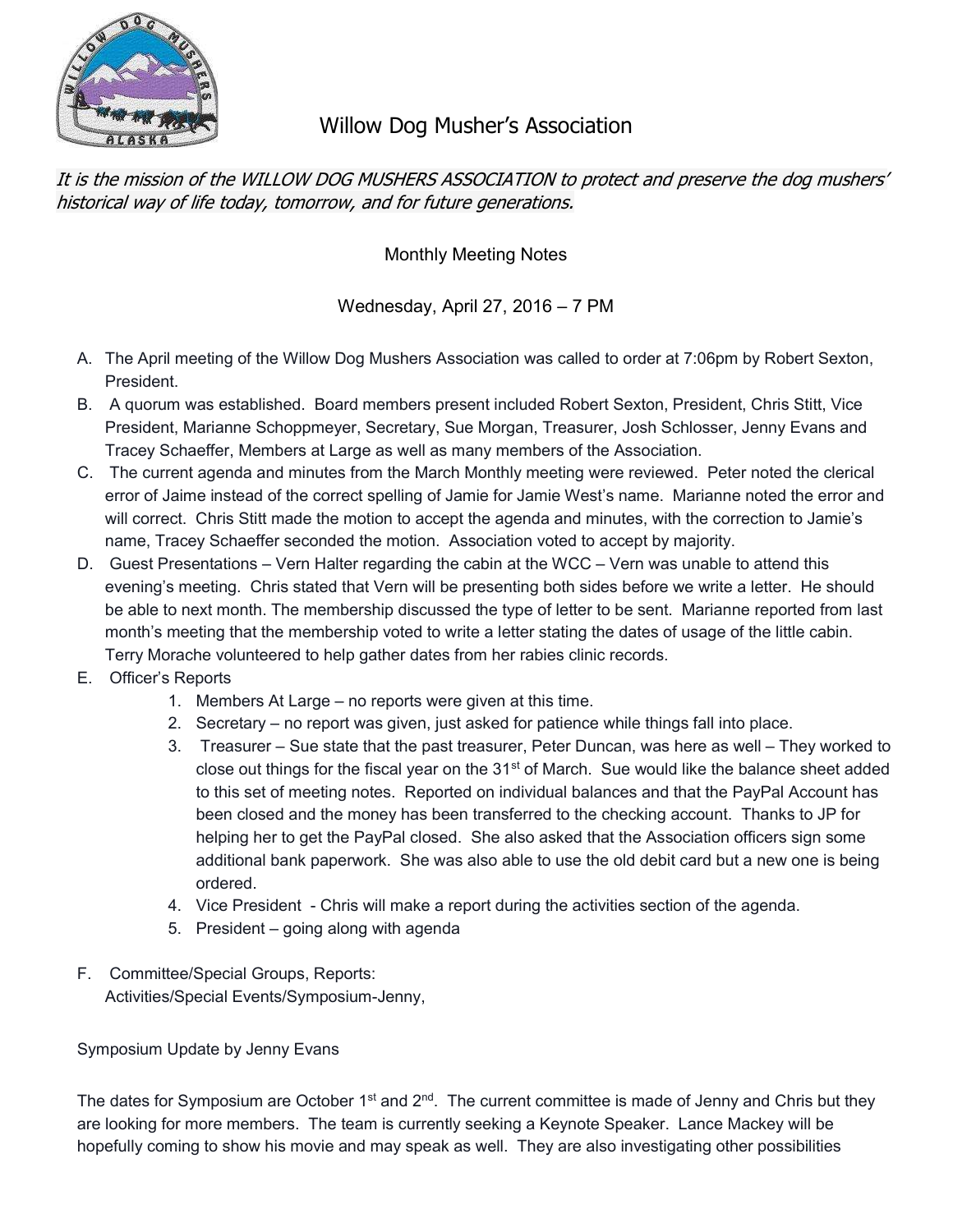including Hugh Neff. The symposium will not just be panels and there will not be 2 events happening at one time. A volunteer signup sheet was handed out.

#### July 4<sup>th</sup> Parade

The Willow July 4<sup>th</sup> Parade is a fun event that begins at the TP and ends at the Willow Community Center with typical BBQ events to follow. We will need help with designing and building a float. Another sign up sheet was sent around. No need for many meetings we should be able to handle most items through email.

#### Willow Winter Carnival

We will continue with kids races. We are looking to include a Junior Musher section of the club and continue with informal jr. races leading up to the Winter Carnival. We will need people for a Carnival Race Committee so please sign up.

Races – The Willow Junior 100 and the Earl Norris will be run this year if the weather cooperates. In addition the Knik is also looking for volunteers. Bb Sexton also mentioned the club possibly working toward a race sponsored by the club. Again all races need volunteers.

## Merchandise –

All TShirts are on clearance for \$5. The club is in the process of ordering new merchandise. Trying to sponsor an art contest. Hoodies are very popular. The design featuring that Willow is home to more sled dogs than people and with the sign post on it are also popular.

## G. Emergency.Preparedness

Chris Stitt reported that Chuck Cubbison will be attending the May 14<sup>th</sup> Preparedness Fair at the Community Center with the WDMA group. Terry Morache mentioned that we all need to ready to go in the case of an emergency like last year.

#### Racing Research Committee

Chris stated that we had already touched on fun races for kids, the Willow Winter Carnival Races and that children's races would lead up to carnival. She would also like to see some relay races (skijoring, dog sled, runner) around the lake type of race. More will be discussed once the issue of insurance has been dealt with.

#### H. Unfinished Business

## 1. Bylaw changes:

- a. There were some questions about how the end of terms for this year's board as a result of the bylaw changes would be affected. Steve Charles addressed that and clarified that Members At Large Seats 1 (Jenny) and Seat 3 (Tracey) along with the President (Bob) and Secretary (Marianne) are voted on in odd number years (so these positions will only be a 1 year term this time around) and member at Large Seat 2 (Josh) and the Treasurer (Sue) and Vice President (Chris) are voted on in even years (beginning the 2 year term).
- 2. Letter regarding the cabin at the WCC is currently on hold since there is movement on the Borough level to intervene. Discussion about the past motion to write a letter to simply state the dates we used the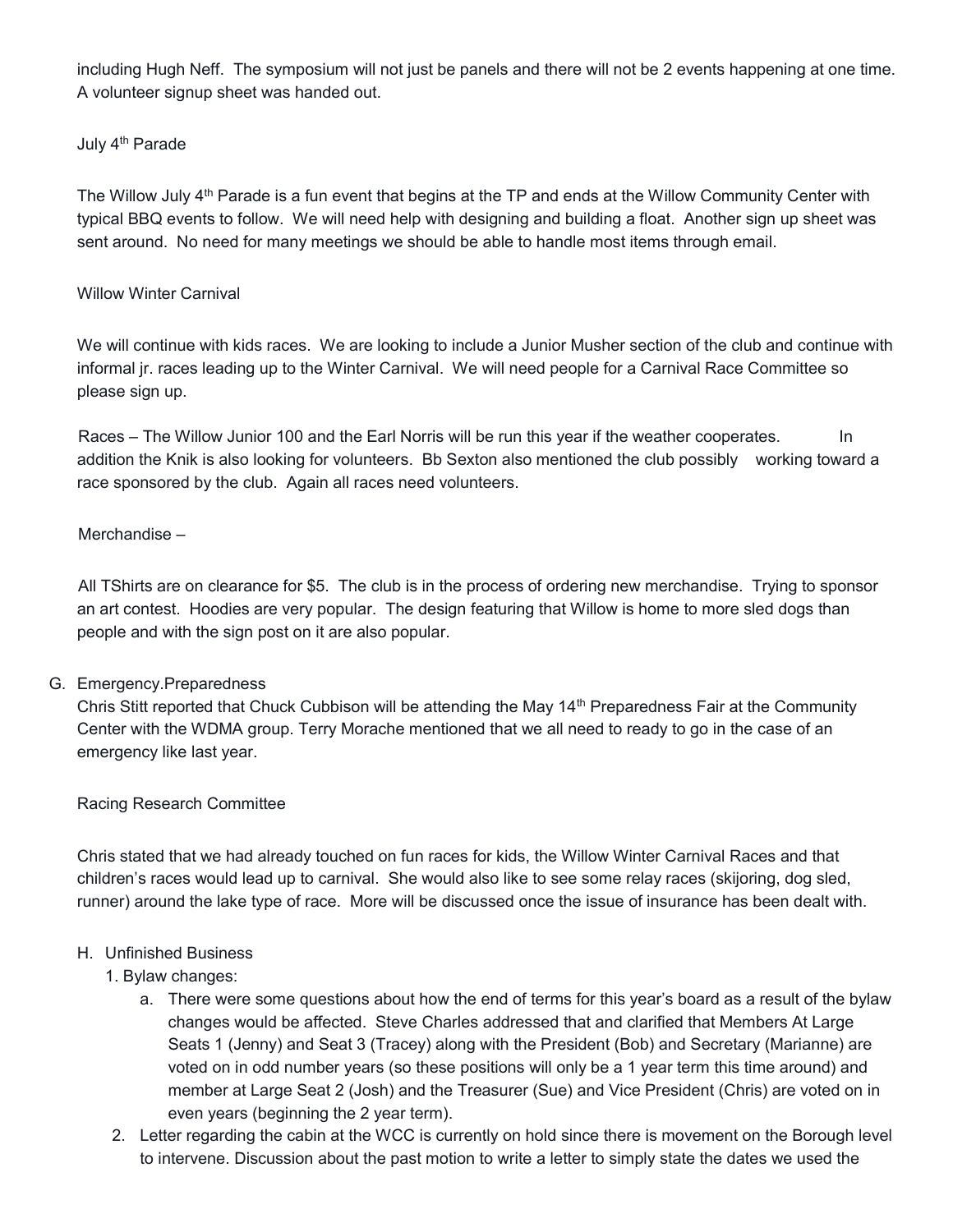cabin was brought up. Since it was a past motion a letter will be written stating that WDMA has used the building in the past.

## I. New Business

- 1. May 14 Emergency Preparedness Fair at WCC Discussion by group. Jenny will go along with Chris and Terry to represent WDMA…
- 2. June 18 Sockeye Fire Anniversary Event at WCC Discussion The group decided that we will be part of this activity – more discussion to follow as details become available.
- 3. Iditarod Start Sign in Willow Sue Morgan discussed that she noted that the Home of the Iditarod Restart was gone from Wasilla. She wondered if the group felt that it would be appropriate to get a sign up here in Willow. We would want to talk to the Willow Chamber of Commerce and possibly to Willow Creek Studio in the hope that they would be able to create something. The membership is in favor of this and Sue will look further into the matter.
- 4. T-Shirt/Sweatshirt Design/Merchandise Jenny sked for a vote on the hoodie design. The membership chose to go with The Home to More Sled Dog design with  $\frac{1}{2}$  in a blue color and  $\frac{1}{2}$  in a heather gray color. Each hoodie costs approximately \$26 and will sell for \$40.
- 5. October 1 and 2 Symposium Since this was covered earlier in the meeting, Jenny asked for any other questions. She added that we are at the very early stages of planning. Dr. Susan Whiten and Sophie Debruin have already been secured to present on holistic vet care and dog massage. Wade Marrs has agreed to help out Sunday with the Kids discussions and also as part of a panel. Chris is handling both meals for Saturday.

Chris asked the membership if wraps for lunch and chicken bbq with German potato salad for dinner sounded good. She will check with the Lumber Yard and Roni's. She has secured Madeline Goeke for the dessert table. Preregistration would include both meals. Second meal wouldn't be included in on day of registrations.

Gear swap…. Need advertising…. Save the date out to face book. Gear swap needs to be rejuvenated. Terry suggested creating a separate event for the gear swap to bring people in to the symposium.

Scott Jansen has also said that he would be willing to act as a Sponsor for the event.

6. Membership/Junior Membership

Marianne spoke about a possible 10\$ junior membership. Chris agreed that it might be a possibility, How to handle a junior musher will need to be considered. Insurance issues and bylaws need to be considered. Marianne will find out what Chugiak is doing. It was stated that Aurora Dog Mushers charge the same an adult fee.

7. Website/Facebook

Jennifer Hawks needs pictures emailed to her. Past to present pics of whatever WDMA has done. A lot will be content and taken from old and pasted to the new. Store and pay pal were discussed. Pay pal vs Square was discussed. The old PayPal account is now closed. Pay Pal really has no down side and you can transfer money from a distance. With Square you can't transfer.

Sophie brought up the issue with the dual Facebook Page. She stated that it is confusing. We should be more official. More improvement and more detail is needed. The other account is maintained out of state by a past member that posts as if she was here. We need more likes on our page since we had to start all over again when she took the page with her. Kari stated that a community page would be nice. Two pages are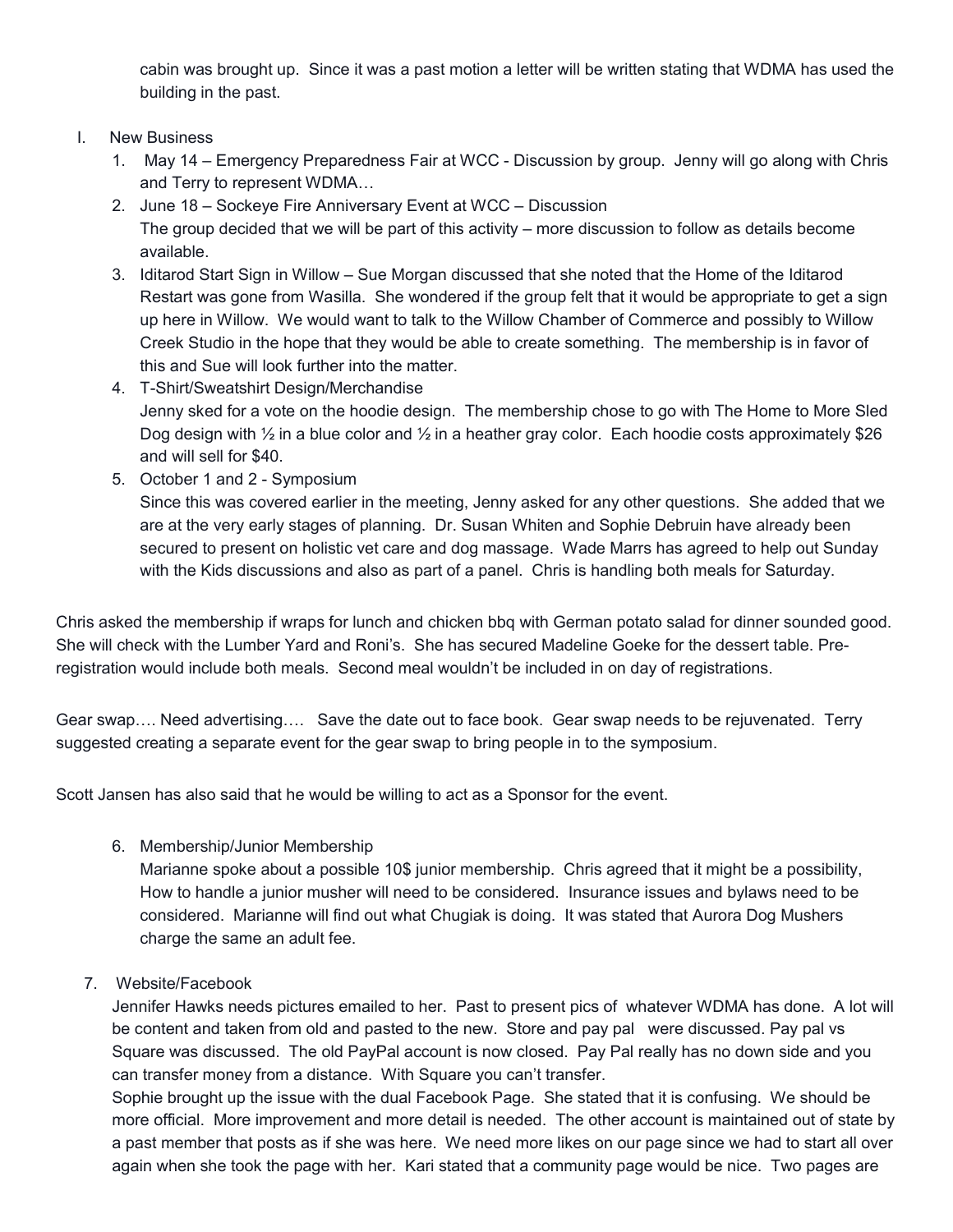confusing. We should avoid sharing her page or reposting from it. Chris Stitt said she would try to talk with the other page's administrator.

At this point JP asked if Jim Houston could be added to the agenda regarding the old cabin. Bob noted that he could be heard during announcements.

Terry added that something similar with a Facebook page had happened and there was very little they could do about getting the page back under their control.

J. Announcements

Jim Houston spoke about the old log cabin and how it is available for use. There is a McKinley Dog Mushers Association wall hanging in the museum. There is a large signed board from all the mushers in the community at the time of the early homesteaders. Mr. Houston is looking for information on this piece. Earlier this year he requested a letter sent to the borough about usage of the building. The building may not survive a move. The building is from 1960 and was dedicated in 1962. It was the first community center. The Spains and Veits were married in the building. Movies and pot lucks were also held there before the new center. Code inspection had listed 16 improvements that needed to be made. The newest inspection has been passed with flying colors. Bob stated that we will be writing a letter of usage. We are waiting on dates that we used the building. Jim states that most of WACO wants it. They just need a management agreement with the building. Mr. Houston will keep it open to the public as a museum.

Steve Charles spoke about the WACO meeting and a letter addressing river and dam. Susitna. Dog mushers might be interested in Susitna Project. Water level studies about down river here in Willow have been neglected. They are the Federal Energy Commission to do further studies on the Sustina River in Willow. All studies stopped at the bridge. The letter states that it is important that they further study the river down here in Willow. The Willow levels will change. Winter levels will have a lot of out flow. River levels will be higher in winter. Summer levels will be lower. They are turning the river upside down. The ice may not be navigable downstream from the damn. Bob asked if the Iditarod Committee is aware of this. Steve did not know if they were. Steve encouraged all to attend the next meeting and to encourage further studies on the effects down toward Willow. The dam will cost 5 -8 billion dollars with a timeline starting in 2019. The purpose is hydro power for electrical needs along the rail belt. They are claiming to be cheap energy in the long run. Selling point is renewable energy. We are asking them to study it some more. Our current WACO board has both trail and dog musher representation.

Tracey addressed emergency preparedness. She talked about having an emergency list of people capable of loading dogs from looking from Houston to Trapper Creek. Bob said this is in his thoughts too. Everyone is worried about their own lots but a possibility of bringing other people in might be helpful. Terry addressed animal control and their lack of help with the Sockeye Fire. Animal control will not send anyone to help evacuate. We are on our own. There is new control on that board. Jenn stated that it is our responsibility to make our own plans.

Emergency Preparedness will be a focus of the next meeting. Chris stated that she will talk to the troopers. Membership suggested that we have certain members from our group be response members. Peter added that there may be a training course that people might take to be certified to be able to go into fire areas. Conversation continued about checkpoints in the north and south. Membership was asked to bring ideas back to the table for the May meeting. Kari stated that we are on our own.

Bob asked if there were any more announcements. All membership forms go to Sue!